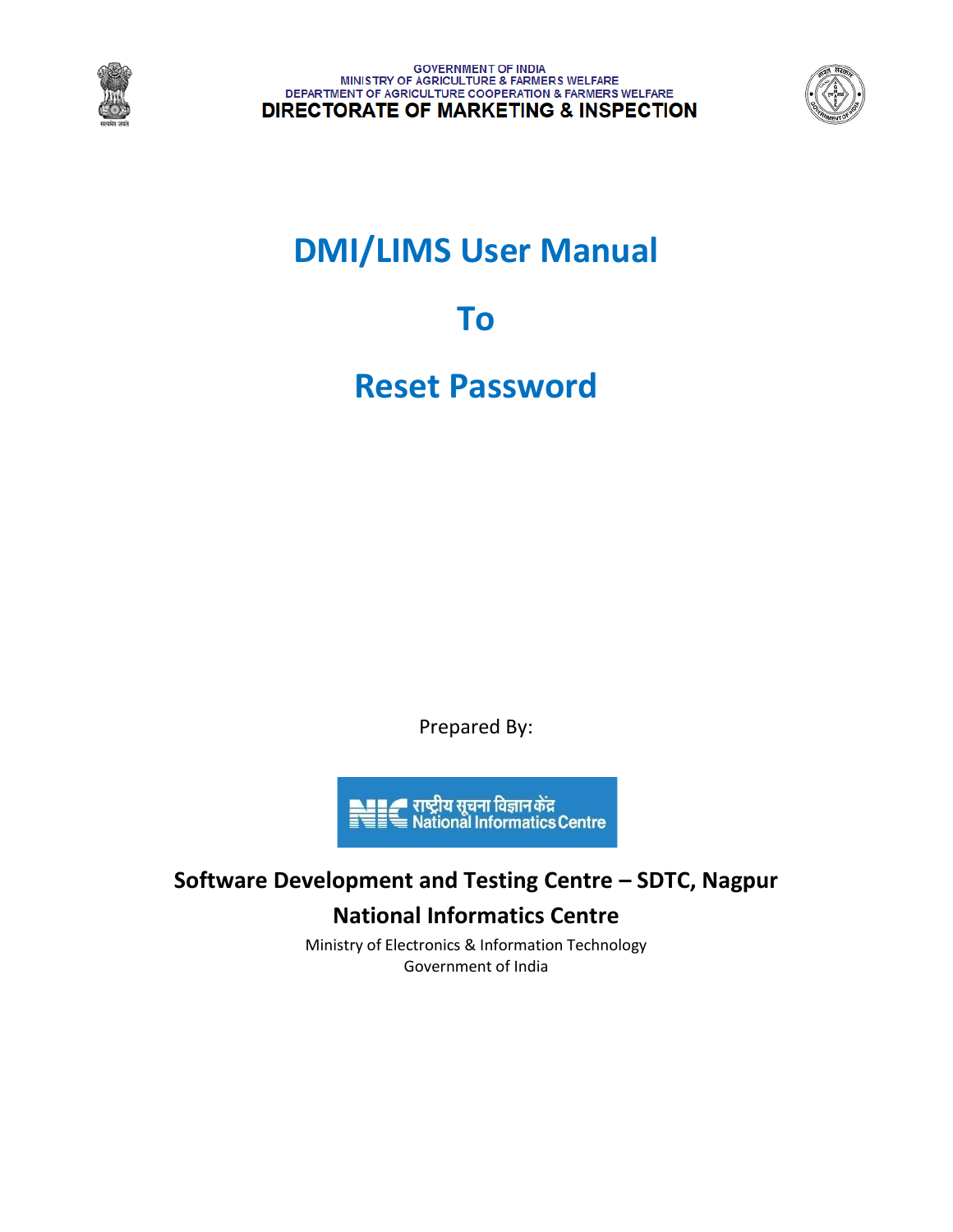#### **Introduction:**

This manual is useful to help user while he/she needs to reset the existing password. There will be three scenarios when user needs to reset their password.

- a. The first time when user registered on the AQCMS portal.
- b. When any user forgot his/her password.
- c. When the existing password get expired.

So this manual will help user step by step to reset there password properly. This will be helpful for both DMI users and LIMS users.

## **Described in details:**

## **a. Reset the Password on DMI/LIMS User Registration:**

- 1. When user successfully registered on AQCMS online portal, the system will generate a link to reset the password. This link will be sent on the registered email id.
- 2. The email provider may have treated the mail to set/reset the password as 'Spam' mail. Please check the 'Spam', Junk' folder of email.
- 3. In Some cases User has experienced the delay of 6 hours to receive email, in email providers like 'Gmail'
- 4. Also, for some email providers like 'Gmail', this mail is not visible if you are accessing the account through Gmail App. In such case, open the account through any browser.
- 5. Click the link provided in the email OR copy the link and paste it to any browser's address bar and hit enter.
- 6. This link will be active only for 24 hours, if not used within the time it will be expired and the user will need to proceed again from "**Forgot Password**" Option on the login screen.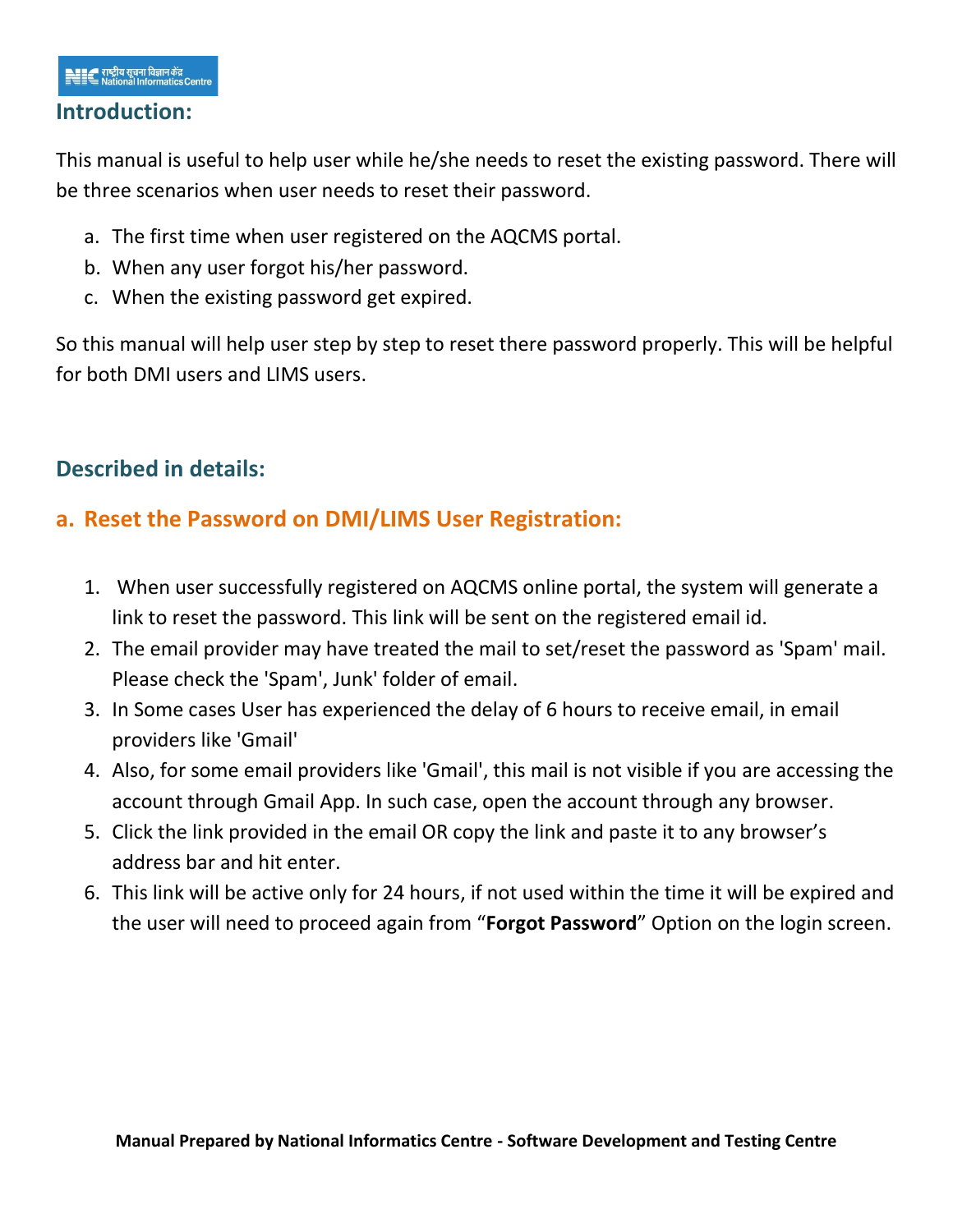#### $\sum_{n=1}^{\infty}$  राष्ट्रीय सूचना विज्ञान केंद्र

|                                                                          | <b>GOVERNMENT OF INDIA</b><br>MINISTRY OF AGRICULTURE & FARMERS WELFARE<br>DEPARTMENT OF AGRICULTURE COOPERATION & FARMERS WELFARE<br><b>DIRECTORATE OF MARKETING &amp; INSPECTION</b> |  |
|--------------------------------------------------------------------------|----------------------------------------------------------------------------------------------------------------------------------------------------------------------------------------|--|
| HOME<br><b>ACT AND RULES</b><br>ABOUT AGMARK online<br>HOW TO APPLY      | Sorry This link to reset password is already used or expired.<br>Please proceed through "Forgot Password" again.<br>Ok.                                                                |  |
| <b>COMMODITIES</b><br><b>FAQ</b><br><b>CONTACTS</b><br><b>DMI PORTAL</b> |                                                                                                                                                                                        |  |
|                                                                          | <b>GOVERNMENT OF INDIA</b><br>MINISTRY OF AGRICULTURE & FARMERS WELFARE<br>DEPARTMENT OF AGRICULTURE COOPERATION & FARMERS WELFARE<br><b>DIRECTORATE OF MARKETING &amp; INSPECTION</b> |  |
| <b>HOME</b><br><b>ACT AND RULES</b>                                      | <b>Authorized User Login</b><br>Personal                                                                                                                                               |  |
| <b>ABOUT AGMARK online</b><br><b>HOW TO APPLY</b><br><b>COMMODITIES</b>  | Email Id *<br>email<br>Password *<br>Password                                                                                                                                          |  |
| FAQ<br><b>CONTACTS</b><br><b>DMI PORTAL</b>                              | Verify *<br>$\bullet$<br>Please enter captcha<br>AG62<br>Submit                                                                                                                        |  |
|                                                                          | Forgot Password                                                                                                                                                                        |  |

7. If the link is valid then the user will be redirected to the reset password window, where he/she needs to enter details and click the submit button.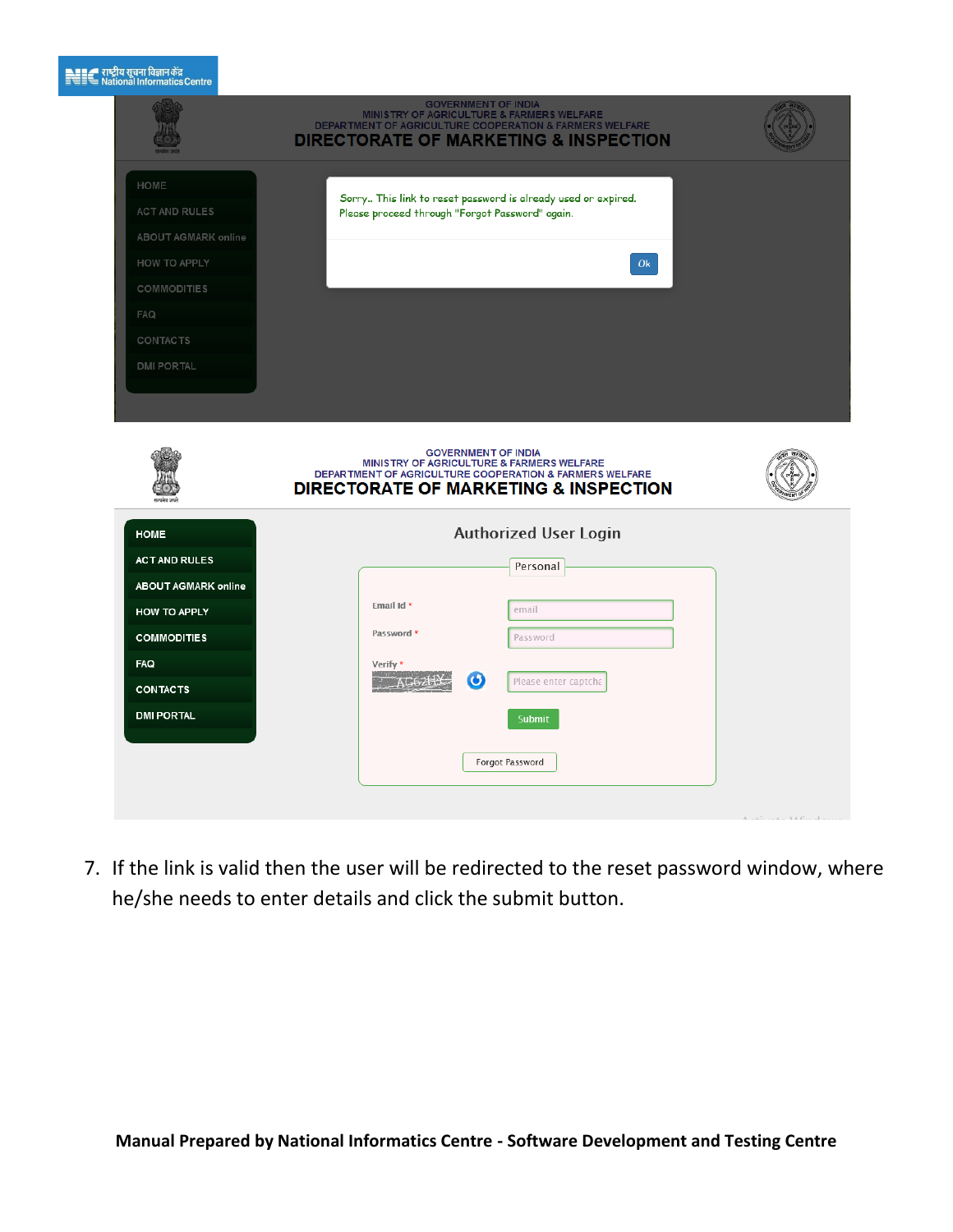## हार्टी राष्ट्रीय सूचना विज्ञान केंद्र<br>बाह्य Rational Informatics Centre

|                            | <b>GOVERNMENT OF INDIA</b><br>MINISTRY OF AGRICULTURE & FARMERS WELFARE<br>DEPARTMENT OF AGRICULTURE COOPERATION & FARMERS WELFARE<br><b>DIRECTORATE OF MARKETING &amp; INSPECTION</b> |                                                       |
|----------------------------|----------------------------------------------------------------------------------------------------------------------------------------------------------------------------------------|-------------------------------------------------------|
| <b>HOME</b>                | <b>Reset Password</b>                                                                                                                                                                  |                                                       |
| <b>ACT AND RULES</b>       | Personal                                                                                                                                                                               |                                                       |
| <b>ABOUT AGMARK online</b> | User Id *<br>101/2018                                                                                                                                                                  |                                                       |
| HOW TO APPLY               | Note:- Password length should be min. 8 char, min. 1 number, min. 1 Special                                                                                                            |                                                       |
| <b>COMMODITIES</b>         | char. and min. 1 Capital Letter                                                                                                                                                        |                                                       |
| FAQ                        | New Password *<br>                                                                                                                                                                     |                                                       |
| <b>CONTACTS</b>            | Confirm Password *<br>-------                                                                                                                                                          |                                                       |
| <b>DMI PORTAL</b>          | Verify *                                                                                                                                                                               |                                                       |
|                            | C534Z3                                                                                                                                                                                 |                                                       |
|                            | Submit                                                                                                                                                                                 |                                                       |
|                            |                                                                                                                                                                                        |                                                       |
|                            |                                                                                                                                                                                        | <b>Activate Windows</b><br>Go to Settings to activate |
|                            |                                                                                                                                                                                        |                                                       |
|                            | <b>GOVERNMENT OF INDIA</b>                                                                                                                                                             |                                                       |
|                            | MINISTRY OF AGRICULTURE & FARMERS WELFARE<br>DEPARTMENT OF AGRICULTURE COOPERATION & FARMERS WELFARE                                                                                   |                                                       |
|                            | DIRECTORATE OF MARKETING & INSPECTION                                                                                                                                                  |                                                       |
|                            | Password Changed Successfully                                                                                                                                                          |                                                       |
| HOME                       |                                                                                                                                                                                        |                                                       |
| <b>ACT AND RULES</b>       | Ok                                                                                                                                                                                     |                                                       |
| ABOUT AGMARK online        |                                                                                                                                                                                        |                                                       |
| <b>HOW TO APPLY</b>        |                                                                                                                                                                                        |                                                       |
| <b>COMMODITIES</b>         |                                                                                                                                                                                        |                                                       |
| <b>FAQ</b>                 |                                                                                                                                                                                        |                                                       |
| <b>CONTACTS</b>            |                                                                                                                                                                                        |                                                       |
| <b>DMI PORTAL</b>          |                                                                                                                                                                                        |                                                       |
|                            |                                                                                                                                                                                        |                                                       |

8. If all the password strength criteria passed, the new password will be reset successfully and user will be redirected to login screen, to login there account with new password.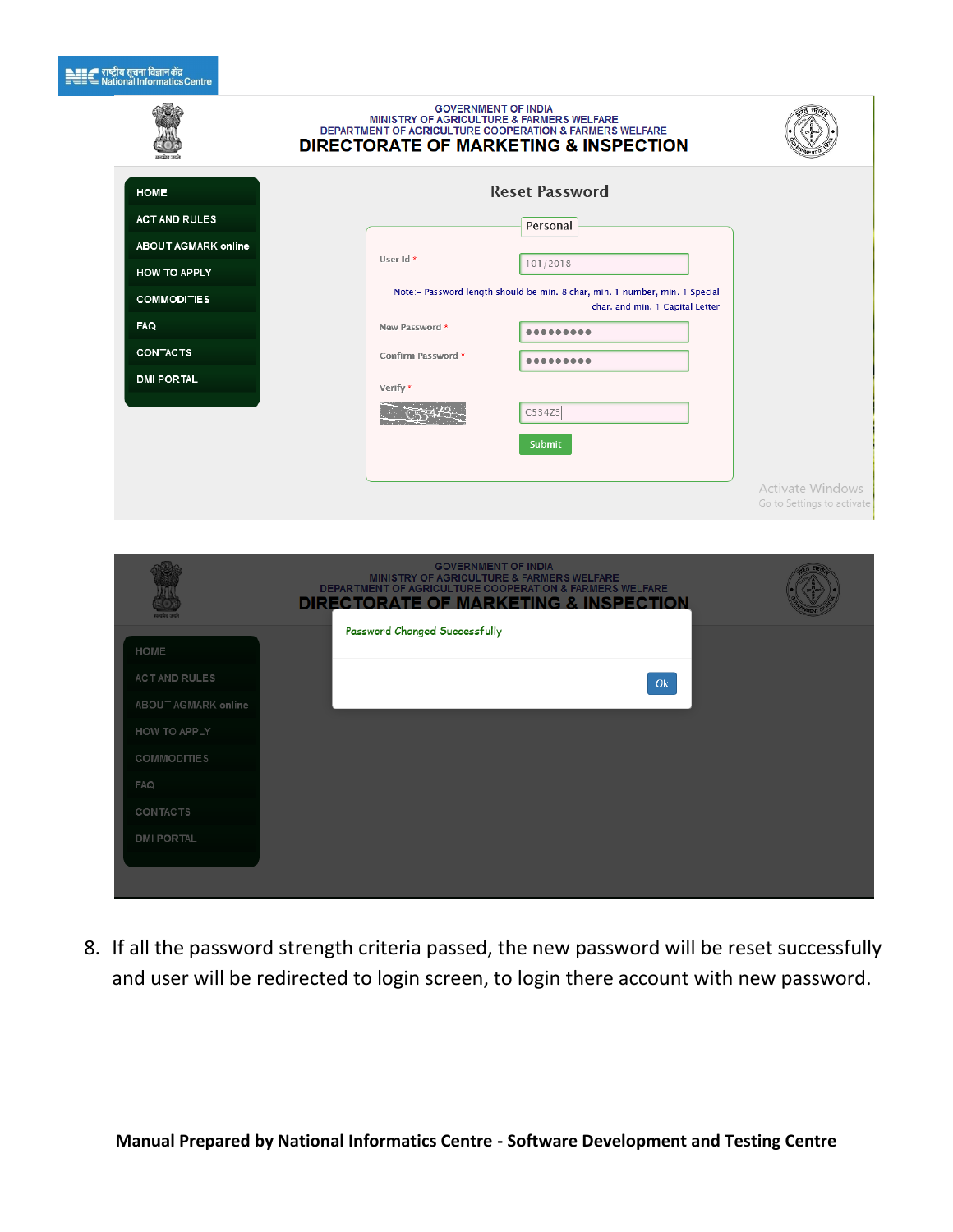## b. **Reset the Password through "Forgot Password" Option:**

- 1. This option to reset the password will be useful when any user forgot his/her password and unable to login the account.
- 2. User needs to click the "**Forgot Password**" option on the login screen as shown below.

|                            | <b>GOVERNMENT OF INDIA</b><br>MINISTRY OF AGRICULTURE & FARMERS WELFARE<br>DEPARTMENT OF AGRICULTURE COOPERATION & FARMERS WELFARE<br><b>DIRECTORATE OF MARKETING &amp; INSPECTION</b> |                                                                                           |
|----------------------------|----------------------------------------------------------------------------------------------------------------------------------------------------------------------------------------|-------------------------------------------------------------------------------------------|
| <b>HOME</b>                | <b>Authorized User Login</b>                                                                                                                                                           |                                                                                           |
| <b>ACT AND RULES</b>       | Personal                                                                                                                                                                               |                                                                                           |
| <b>ABOUT AGMARK online</b> |                                                                                                                                                                                        |                                                                                           |
| <b>HOW TO APPLY</b>        | Email Id *<br>email                                                                                                                                                                    |                                                                                           |
| <b>COMMODITIES</b>         | Password *<br>Password                                                                                                                                                                 |                                                                                           |
| <b>FAQ</b>                 | Verify *                                                                                                                                                                               |                                                                                           |
| <b>CONTACTS</b>            | $\bigodot$<br>Please enter captcha                                                                                                                                                     |                                                                                           |
| <b>DMI PORTAL</b>          | Submit                                                                                                                                                                                 |                                                                                           |
|                            |                                                                                                                                                                                        |                                                                                           |
|                            | Forgot Password                                                                                                                                                                        |                                                                                           |
|                            |                                                                                                                                                                                        |                                                                                           |
|                            |                                                                                                                                                                                        | $\wedge$ $\pm$ $\cdots$ $\pm$ $\pm$ $\wedge$ $\wedge$ $\cdots$ $\pm$ $\pm$ $\cdots$ $\pm$ |

3. On clicking the "Forgot Password" option will open the window to request the password change.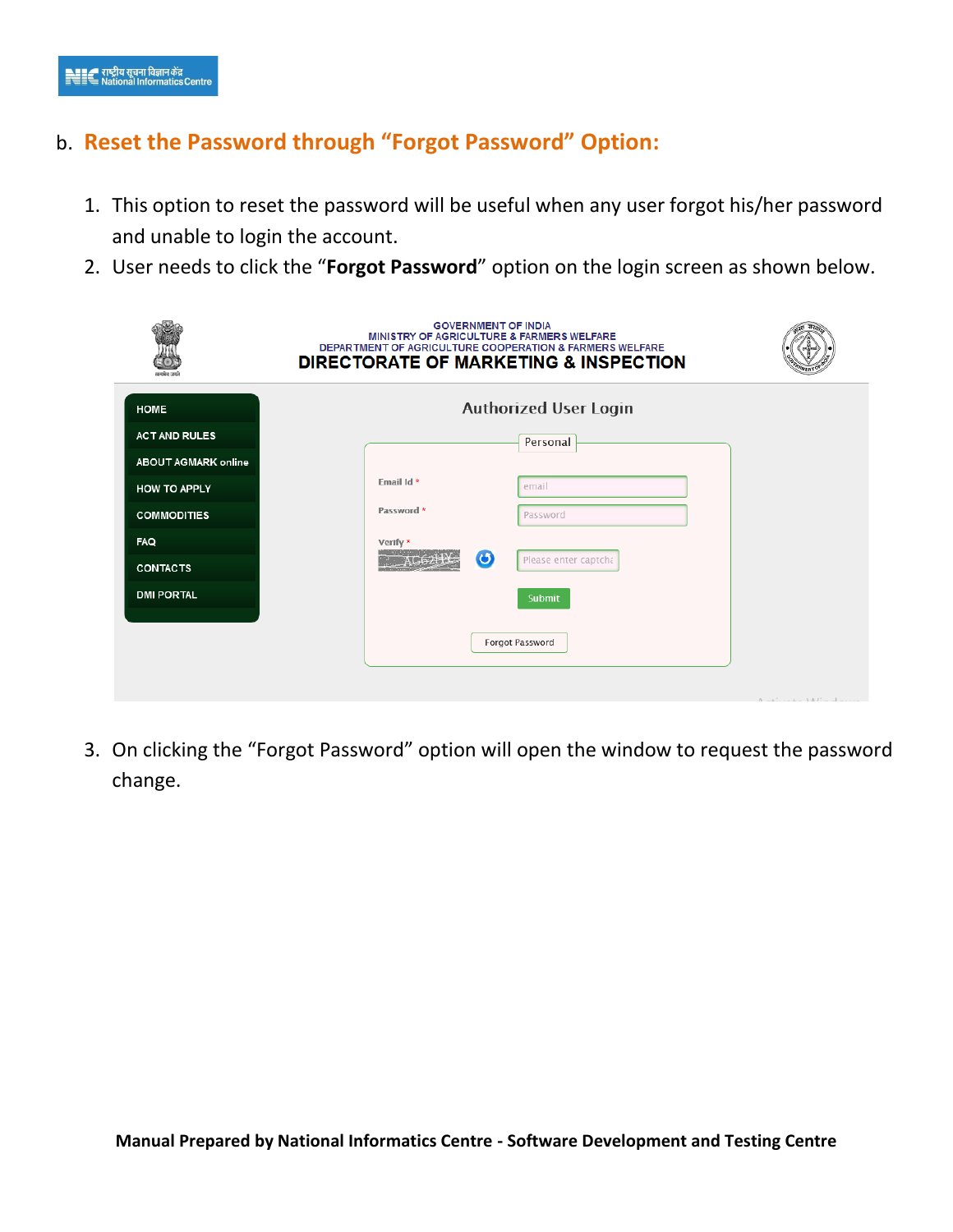|  | <b>⊾≣≣∠=</b> राष्ट्रीय सूचना विज्ञान केंद्र |                                 |
|--|---------------------------------------------|---------------------------------|
|  |                                             |                                 |
|  |                                             |                                 |
|  |                                             |                                 |
|  |                                             | ≣''' National Informatics Centr |

|                            | <b>GOVERNMENT OF INDIA</b><br>MINISTRY OF AGRICULTURE & FARMERS WELFARE<br>DEPARTMENT OF AGRICULTURE COOPERATION & FARMERS WELFARE<br><b>DIRECTORATE OF MARKETING &amp; INSPECTION</b> |  |
|----------------------------|----------------------------------------------------------------------------------------------------------------------------------------------------------------------------------------|--|
| <b>HOME</b>                | <b>Forgot Password</b>                                                                                                                                                                 |  |
| <b>ACT AND RULES</b>       | Authorized Email Id                                                                                                                                                                    |  |
| <b>ABOUT AGMARK online</b> |                                                                                                                                                                                        |  |
| <b>HOW TO APPLY</b>        | Link will be send on this email to reset password                                                                                                                                      |  |
| <b>COMMODITIES</b>         | Mobile No.*<br>8182896354                                                                                                                                                              |  |
| <b>FAQ</b>                 | Email Id *<br>useremail@gov.in                                                                                                                                                         |  |
| <b>CONTACTS</b>            | Verify *                                                                                                                                                                               |  |
| <b>DMI PORTAL</b>          | <b>BW8838</b>                                                                                                                                                                          |  |
|                            | Submit                                                                                                                                                                                 |  |
|                            |                                                                                                                                                                                        |  |
|                            |                                                                                                                                                                                        |  |

4. The system will generate a link to reset the password. This link will be sent on the registered email id.

| सन्यमेव जयले                                 | <b>GOVERNMENT OF INDIA</b><br><b>MINISTRY OF AGRICULTURE &amp; FARMERS WELFARE</b><br><b>DEPARTMENT OF AGRICULTURE COOPERATION &amp; FARMERS WELFARE</b><br><b>DIRECTORATE OF MARKETING &amp; INSPECTION</b> |  |
|----------------------------------------------|--------------------------------------------------------------------------------------------------------------------------------------------------------------------------------------------------------------|--|
| HOME<br>ACT AND RULES<br>ABOUT AGMARK online | Change password link sent on XhXuXhXrX.XmXlX8@gmail.com<br>Ok                                                                                                                                                |  |
| <b>HOW TO APPLY</b><br>COMMODITIES           |                                                                                                                                                                                                              |  |
| <b>FAQ</b><br>CONTACTS<br><b>DMI PORTAL</b>  |                                                                                                                                                                                                              |  |
|                                              |                                                                                                                                                                                                              |  |

- 5. The email provider may have treated the mail to set/reset the password as 'Spam' mail. Please check the 'Spam', Junk' folder of email.
- 6. In Some cases User has experienced the delay of 6 hours to receive email, in email providers like 'Gmail'
- 7. Also, for some email providers like 'Gmail', this mail is not visible if you are accessing the account through Gmail App. In such case, open the account through any browser.

**Manual Prepared by National Informatics Centre - Software Development and Testing Centre**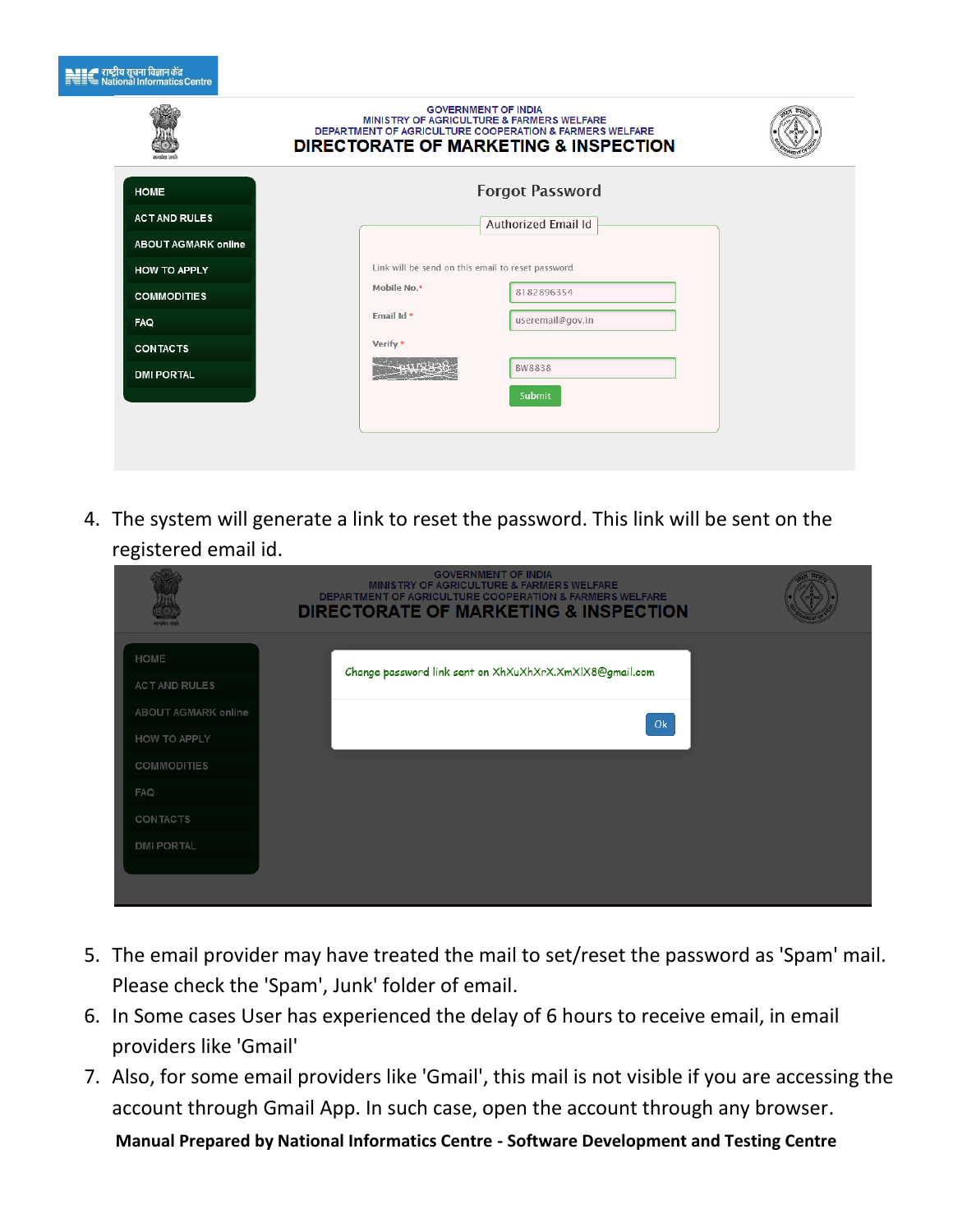- 8. Click the link provided in the email OR copy the link and paste it to any browser's address bar and hit enter.
- 9. This link will be active only for 24 hours, if not used within the time it will be expired and the user will need to proceed again through Forgot Password Option.

|                                      | <b>GOVERNMENT OF INDIA</b><br><b>MINISTRY OF AGRICULTURE &amp; FARMERS WELFARE</b><br><b>DEPARTMENT OF AGRICULTURE COOPERATION &amp; FARMERS WELFARE</b><br><b>DIRECTORATE OF MARKETING &amp; INSPECTION</b> |  |
|--------------------------------------|--------------------------------------------------------------------------------------------------------------------------------------------------------------------------------------------------------------|--|
| HOME                                 | Sorry This link to reset password is already used or expired.                                                                                                                                                |  |
| ACT AND RULES<br>ABOUT AGMARK online | Please proceed through "Forgot Password" again.                                                                                                                                                              |  |
| <b>HOW TO APPLY</b>                  | Ok                                                                                                                                                                                                           |  |
| <b>COMMODITIES</b><br><b>FAQ</b>     |                                                                                                                                                                                                              |  |
| <b>CONTACTS</b>                      |                                                                                                                                                                                                              |  |
| <b>DMI PORTAL</b>                    |                                                                                                                                                                                                              |  |
|                                      |                                                                                                                                                                                                              |  |

10.If the link is valid then the user will be redirected to the reset password window, where he/she needs to enter details and click the submit button.

|                            | MINISTRY OF AGRICULTURE & FARMERS WELFARE<br>DEPARTMENT OF AGRICULTURE COOPERATION & FARMERS WELFARE<br><b>DIRECTORATE OF MARKETING &amp; INSPECTION</b> |
|----------------------------|----------------------------------------------------------------------------------------------------------------------------------------------------------|
| <b>HOME</b>                | <b>Reset Password</b>                                                                                                                                    |
| <b>ACT AND RULES</b>       | Personal                                                                                                                                                 |
| <b>ABOUT AGMARK online</b> |                                                                                                                                                          |
| <b>HOW TO APPLY</b>        | New Password *                                                                                                                                           |
| <b>COMMODITIES</b>         | Note:- Password length should be min. 8 char, min. 1 number, min. 1 Special                                                                              |
| <b>FAQ</b>                 | char. and min. 1 Capital Letter<br>Confirm Password *                                                                                                    |
| <b>CONTACTS</b>            |                                                                                                                                                          |
| <b>DMI PORTAL</b>          | Verify *                                                                                                                                                 |
|                            | 5W74LG                                                                                                                                                   |
|                            | Submit                                                                                                                                                   |
|                            |                                                                                                                                                          |
|                            |                                                                                                                                                          |
|                            |                                                                                                                                                          |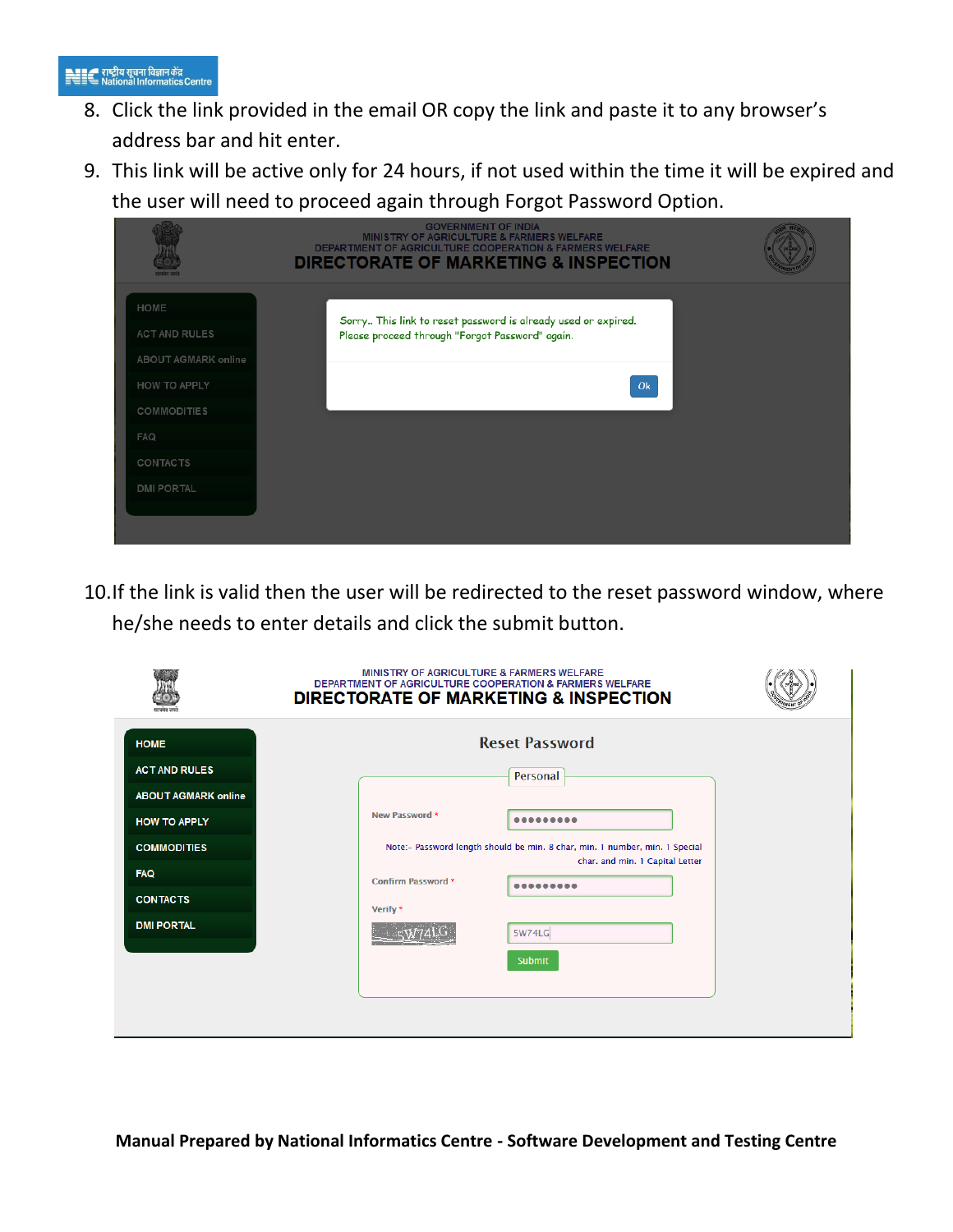|                      | <b>GOVERNMENT OF INDIA</b><br>MINISTRY OF AGRICULTURE & FARMERS WELFARE<br><b>DEPARTMENT OF AGRICULTURE COOPERATION &amp; FARMERS WELFARE</b><br><b>DIRECTORATE OF MARKETING &amp; INSPECTION</b> |
|----------------------|---------------------------------------------------------------------------------------------------------------------------------------------------------------------------------------------------|
| HOME                 | Password Changed Successfully                                                                                                                                                                     |
| <b>ACT AND RULES</b> | Ok                                                                                                                                                                                                |
| ABOUT AGMARK online  |                                                                                                                                                                                                   |
| HOW TO APPLY         |                                                                                                                                                                                                   |
| COMMODITIES          |                                                                                                                                                                                                   |
| <b>FAQ</b>           |                                                                                                                                                                                                   |
| CONTACTS             |                                                                                                                                                                                                   |
| <b>DMI PORTAL</b>    |                                                                                                                                                                                                   |

11.If all the password strength criteria passed, the new password will be reset successfully and user will be redirected to login screen, to login there account with new password.

## c. **Reset the Password when Password Expired:**

1. This option to reset the password will be useful when the password get expired and shows the message as below on login failed.

| <b>MINISTRY OF AGRICULTURE &amp; FARMERS WELFARE</b><br><b>DEPARTMENT OF AGRICULTURE COOPERATION &amp; FARMERS WELFARE</b><br><b>DIRECTORATE OF MARKETING &amp; INSPECTION</b>                                                                                                             |  |
|--------------------------------------------------------------------------------------------------------------------------------------------------------------------------------------------------------------------------------------------------------------------------------------------|--|
| HOME<br>Your password has been expired, The link to reset your password<br><b>ACT AND RULES</b><br>has been sent to your registered email account XrXdXgXa@gov.in<br>ABOUT AGMARK online<br>HOW TO APPLY<br>Ok<br><b>COMMODITIES</b><br><b>FAQ</b><br><b>CONTACTS</b><br><b>DMI PORTAL</b> |  |

**Manual Prepared by National Informatics Centre - Software Development and Testing Centre**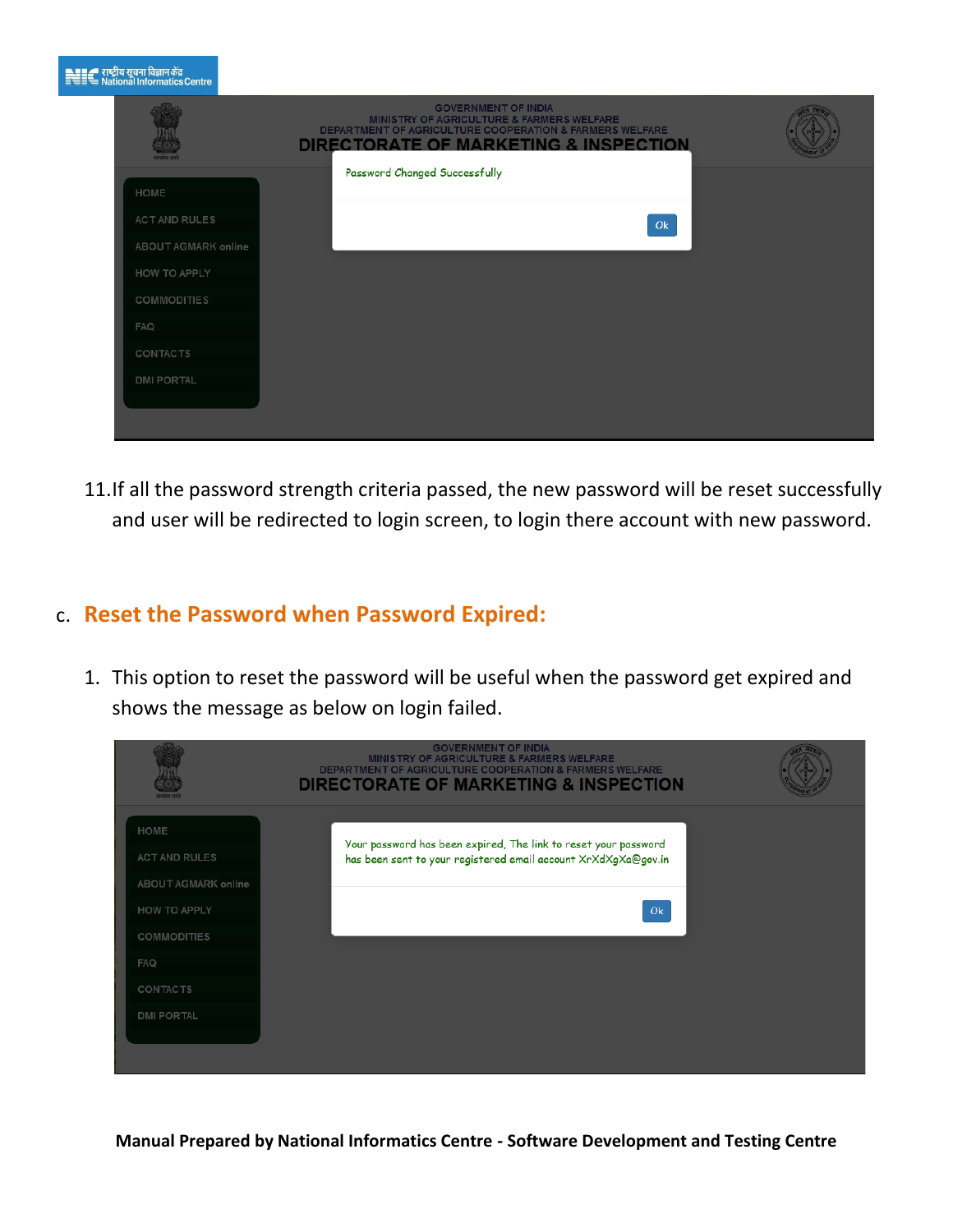#### 

- 2. The system will generate a link to reset the password. This link will be sent on the registered email id.
- 3. User needs to login the email account with registered email id. And the inbox for the email sent from DMI system to reset the password.
- 4. The email provider may have treated the mail to set/reset the password as 'Spam' mail. Please check the 'Spam', Junk' folder of email.
- 5. In Some cases User has experienced the delay of 6 hours to receive email, in email providers like 'Gmail'
- 6. Also, for some email providers like 'Gmail', this mail is not visible if you are accessing the account through Gmail App. In such case, open the account through any browser.
- 7. Click the link provided in the email OR copy the link and paste it to any browser's address bar and hit enter.
- 8. This link will be active only for 24 hours, if not used within the time it will be expired and the user will need to proceed again from "**Forgot Password**" Option on the login screen.

|                                                                  | <b>GOVERNMENT OF INDIA</b><br><b>MINISTRY OF AGRICULTURE &amp; FARMERS WELFARE</b><br><b>DEPARTMENT OF AGRICULTURE COOPERATION &amp; FARMERS WELFARE</b><br><b>DIRECTORATE OF MARKETING &amp; INSPECTION</b> |  |
|------------------------------------------------------------------|--------------------------------------------------------------------------------------------------------------------------------------------------------------------------------------------------------------|--|
| HOME<br><b>ACT AND RULES</b>                                     | Sorry This link to reset password is already used or expired.<br>Please proceed through "Forgot Password" again.                                                                                             |  |
| ABOUT AGMARK online<br><b>HOW TO APPLY</b><br><b>COMMODITIES</b> | Ok                                                                                                                                                                                                           |  |
| FAQ                                                              |                                                                                                                                                                                                              |  |
| <b>CONTACTS</b><br><b>DMI PORTAL</b>                             |                                                                                                                                                                                                              |  |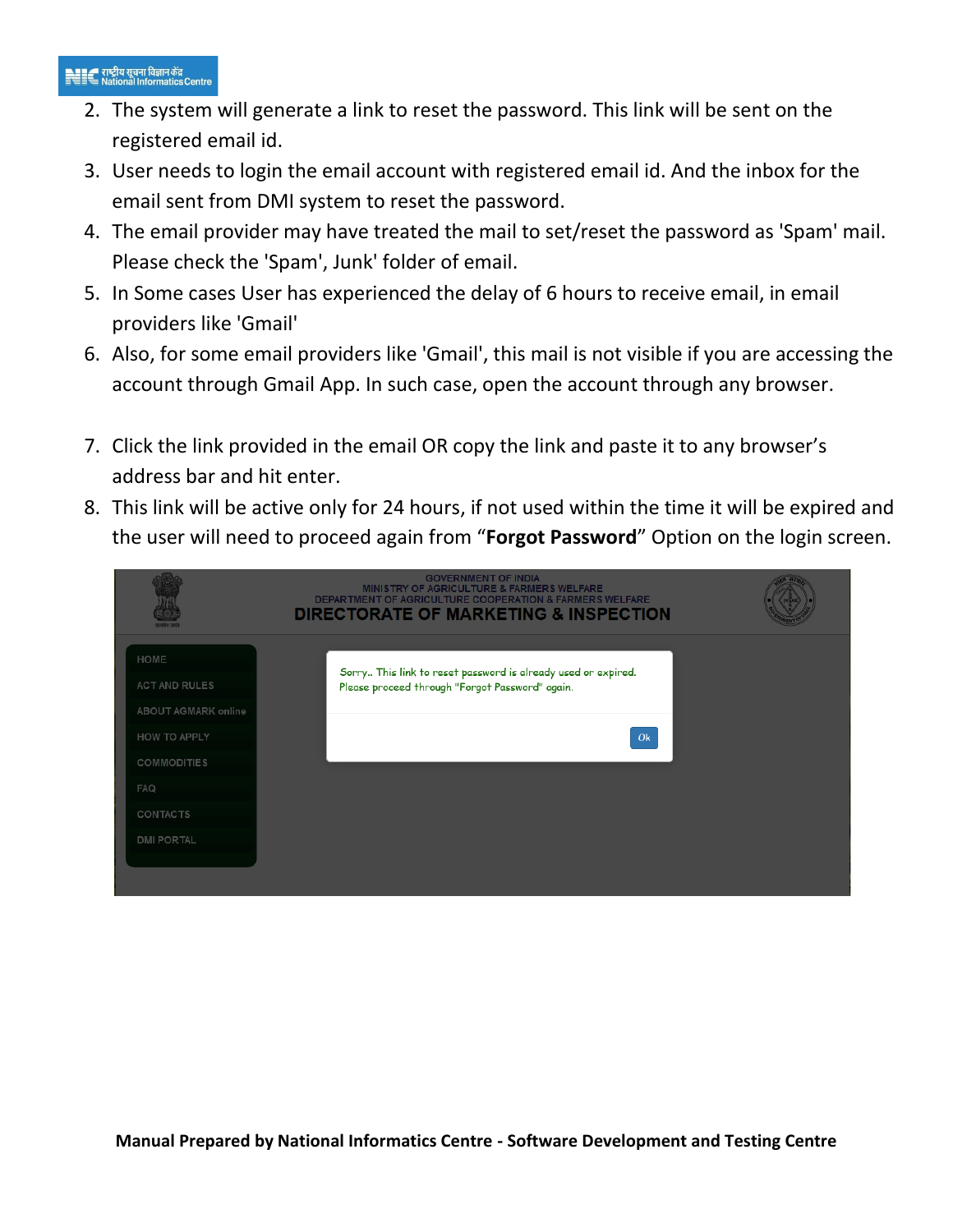| $\blacksquare$ राष्ट्रीय सूचना विज्ञान केंद्र<br>बाल्लिका Informatics Centre |                            |                                                                         |                                                                                                             |  |
|------------------------------------------------------------------------------|----------------------------|-------------------------------------------------------------------------|-------------------------------------------------------------------------------------------------------------|--|
|                                                                              |                            | <b>GOVERNMENT OF INDIA</b><br>MINISTRY OF AGRICULTURE & FARMERS WELFARE | DEPARTMENT OF AGRICULTURE COOPERATION & FARMERS WELFARE<br><b>DIRECTORATE OF MARKETING &amp; INSPECTION</b> |  |
| <b>HOME</b>                                                                  |                            |                                                                         | <b>Authorized User Login</b>                                                                                |  |
| <b>ACT AND RULES</b>                                                         |                            |                                                                         | Personal                                                                                                    |  |
|                                                                              | <b>ABOUT AGMARK online</b> |                                                                         |                                                                                                             |  |
| <b>HOW TO APPLY</b>                                                          |                            | Fmail Id *                                                              | email                                                                                                       |  |
| <b>COMMODITIES</b>                                                           |                            | Password *                                                              | Password                                                                                                    |  |
| <b>FAQ</b>                                                                   |                            | Verify *                                                                |                                                                                                             |  |
| <b>CONTACTS</b>                                                              |                            | $\boldsymbol{\omega}$                                                   | Please enter captcha                                                                                        |  |
| <b>DMI PORTAL</b>                                                            |                            |                                                                         | Submit                                                                                                      |  |
|                                                                              |                            |                                                                         | Forgot Password                                                                                             |  |
|                                                                              |                            |                                                                         |                                                                                                             |  |

9. If the link is valid then the user will be redirected to the reset password window, where he/she needs to enter details and click the submit button.

|                            | MINISTRY OF AGRICULTURE & FARMERS WELFARE<br>DEPARTMENT OF AGRICULTURE COOPERATION & FARMERS WELFARE<br><b>DIRECTORATE OF MARKETING &amp; INSPECTION</b> |  |
|----------------------------|----------------------------------------------------------------------------------------------------------------------------------------------------------|--|
| <b>HOME</b>                | <b>Reset Password</b>                                                                                                                                    |  |
| <b>ACT AND RULES</b>       | Personal                                                                                                                                                 |  |
| <b>ABOUT AGMARK online</b> |                                                                                                                                                          |  |
| <b>HOW TO APPLY</b>        | New Password *<br>                                                                                                                                       |  |
| <b>COMMODITIES</b>         | Note:- Password length should be min. 8 char, min. 1 number, min. 1 Special                                                                              |  |
| <b>FAQ</b>                 | char. and min. 1 Capital Letter<br><b>Confirm Password *</b>                                                                                             |  |
| <b>CONTACTS</b>            | Verify *                                                                                                                                                 |  |
| <b>DMI PORTAL</b>          | 5W74LG                                                                                                                                                   |  |
|                            | Submit                                                                                                                                                   |  |
|                            |                                                                                                                                                          |  |
|                            |                                                                                                                                                          |  |
|                            |                                                                                                                                                          |  |